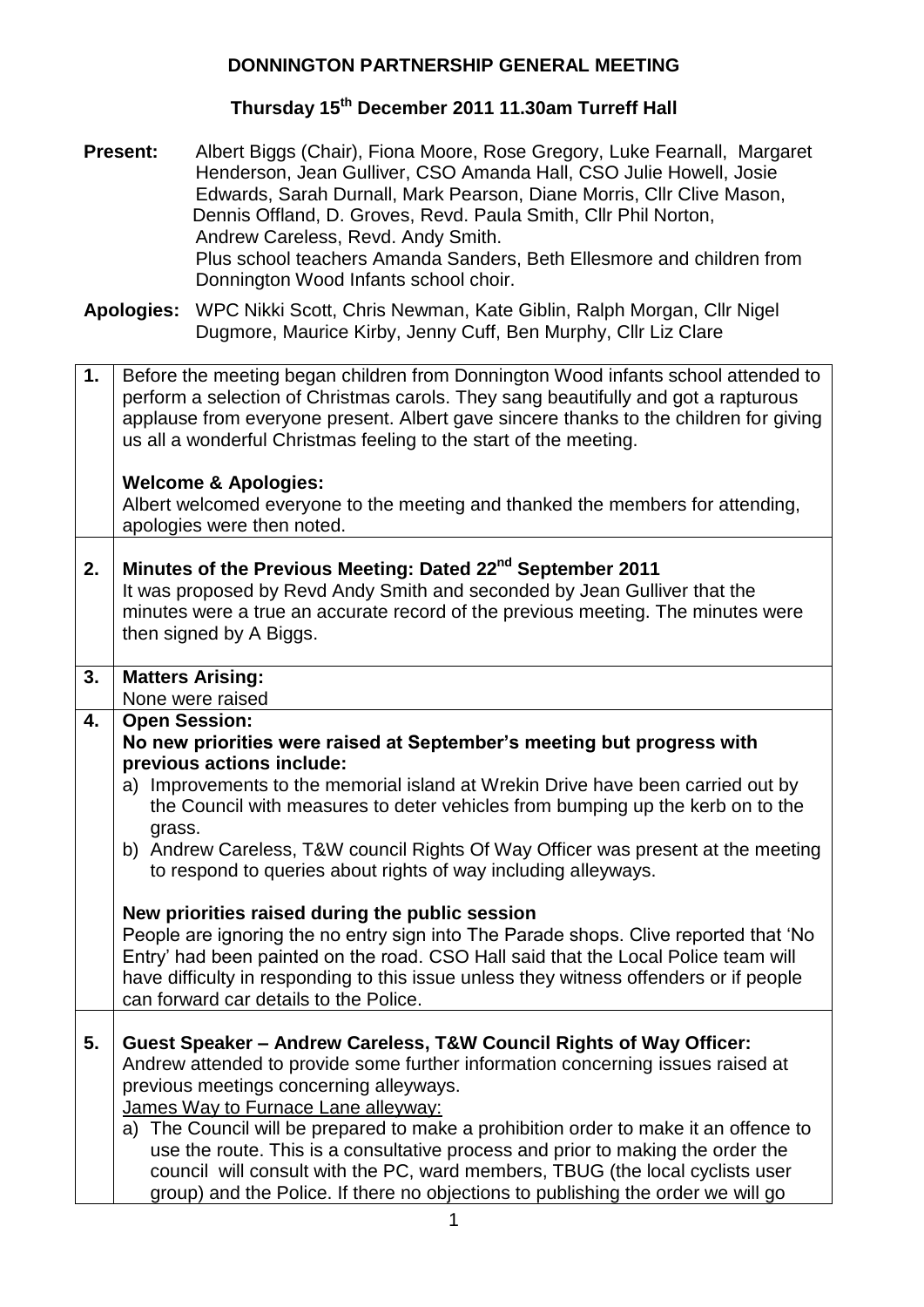ahead; there is then a statutory 21 day objection period.

- b) If the council get a prohibition notice successfully confirmed they will then be in a position to install the prohibition signs, and the Police will be able to prosecute cyclists for using the route. The council would need to discuss management of this process with the Police having regard to the resources that they have available.
- c) Andrew brought along designs for barriers to replace the existing one and explained that any design that is considered would need to be to the Disability Forum for approval. Given the narrow width of the route Andrew explained that the type of available designs are limited and doubted that any barrier will be able to prevent cyclists, merely slow them down.

# Comments from the meeting:

- Clive responded to point c) and said that it would be difficult to ban cyclists and what is needed is to prevent cyclists from riding fast through the alleyway. A satisfactory barrier would be to make cyclists slow down and take caution in using the alleyway.
- CSO Amanda Hall suggested carrying out some direct consultation with residents who have brought this issue forward, to see what their views are on the current thoughts and designs available so that a consensus solution can be progressed.
- CSO Amanda voiced concerns about a prohibition order explaining that the limited available Police resources would not be very effective in being able to bring about prosecutions. CSO's do not have powers to issue prosecutions for such an offence.
- Mark Pearson suggested an alternative option of looking at the feasibility of straightening the alleyway. This was considered to be an unlikely option due to the high costs of re-routing a pathway, which would probably be no less than £10k.

#### Temporary alley-gating order for the alleyway leading from Park Road to Cordingly Way

- Albert queried why the work had not been carried out despite this order being confirmed one year ago. Andrew s response referred to forthcoming council cuts that impinged on work programmes being carried out. However, he was able to confirm that funds were being set aside in January with the remainder being made available in April, so work will commence in the new financial year 2012.
- Amanda reported that reported incidents of ASB in this area has reduced from the peak that it was at when the order was brought about, but she explained that there are still very valid concerns for getting this alleyway gated.
- Luke reported that WHT still receive a lot of complaints from residents living close to this alleyway but people have not made these official because they are despondent about the fact that work had not been done when it was supposed to.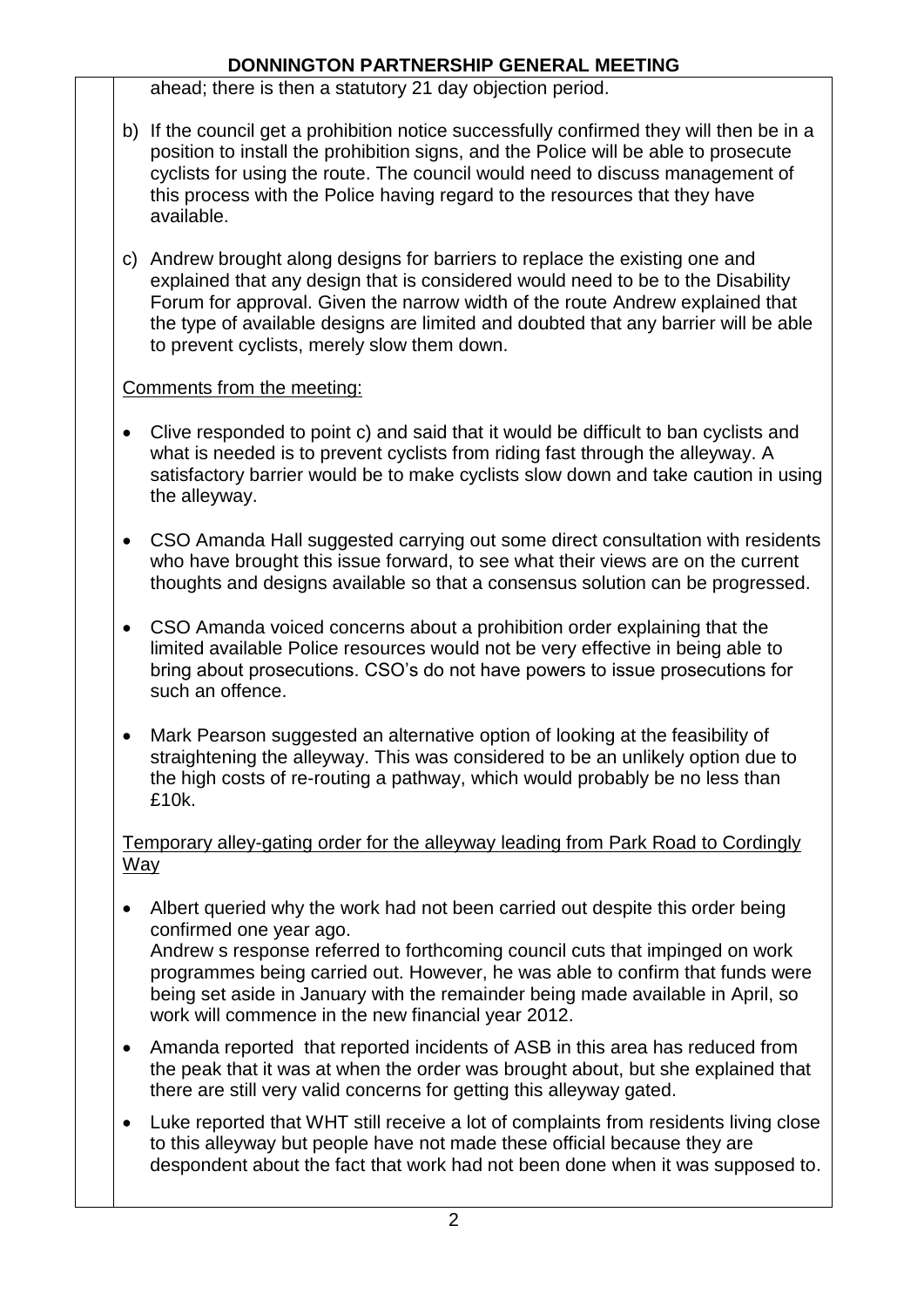# **Projects and Working Groups Update:**

#### **6. Lifelong Learning Centre: Sharon Price**

This week see's the course's at the centre finish for the Christmas Holidays.

Next year we have some new course's starting, Working in the classroom, card making, internet and e-mail and computing course.

The Nursery at the centre has now gone so we now have a room to let out. so if anyone is interested please could they contact me at the centre on 382202 or by e-mail [sharon.price@telford.gov.uk](mailto:sharon.price@telford.gov.uk) 

The room is quite a large room ideal for parties, play sessions, youth activities.

Starting early next year Rose and myself will be working on starting up a Luncheon Club on a Tuesday lunchtime, so we will start promoting this in January with a view to starting after the centre has had it's new kitchen fitted which hopefully will be in February.

The Christmas Dinners went well, a drop in numbers from last year but every one enjoyed themselves.

The Christmas Bingo evening went well.

The Volunteers raised £320.00 for Macmillan Nurse's last term. The next charity they are raising money for is The Alzheimer's Society.

## **Community Café: Rose Gregory**

Our Christmas lunch week went well with a total of 65 lunches being served over 4 days to local residents.

The cafe has progressed with its idea to start-up a regular luncheon club and we will begin a 3-week trial starting Tuesday 24<sup>th</sup> January, 12.30pm. People interested in coming along will need to book in advance to secure a place. Tel: 382203 or 382202

Our bid to the Donnington Fairshare Trust was successful, which will enable us to transform the kitchen at the Lifelong Learning centre into a fully operational kitchen with new commercial catering equipment. Work is envisaged to be carried out during the February half-tem for one week. The bid will also enable us to employ a part-time assistant cafe manager to assist the cafe with its future development. This post will be advertised in the New Year.

The Café continues to look for new volunteers to come forward. It's a great opportunity that gives people allsorts of benefits including; gaining training and skills that can aid future employment, meeting new people, as well as a good start in the world of catering.

Please contact Sharon on 01952 382202 or Rose on 01952 382203 on any of the aforementioned issues

#### **C&YP - Fiona Moore**

#### **Skate Park**

Work began at the start of December to install the skate park, it's expected to take 6 weeks to complete and a meeting has been arranged early in the new year to start putting together a programme of regular activities for young people at the Rec.

# **Funding bid:**

A funding application to the Fairshare trust has been successful to support the voluntary sector and increase provision and activities available to children and young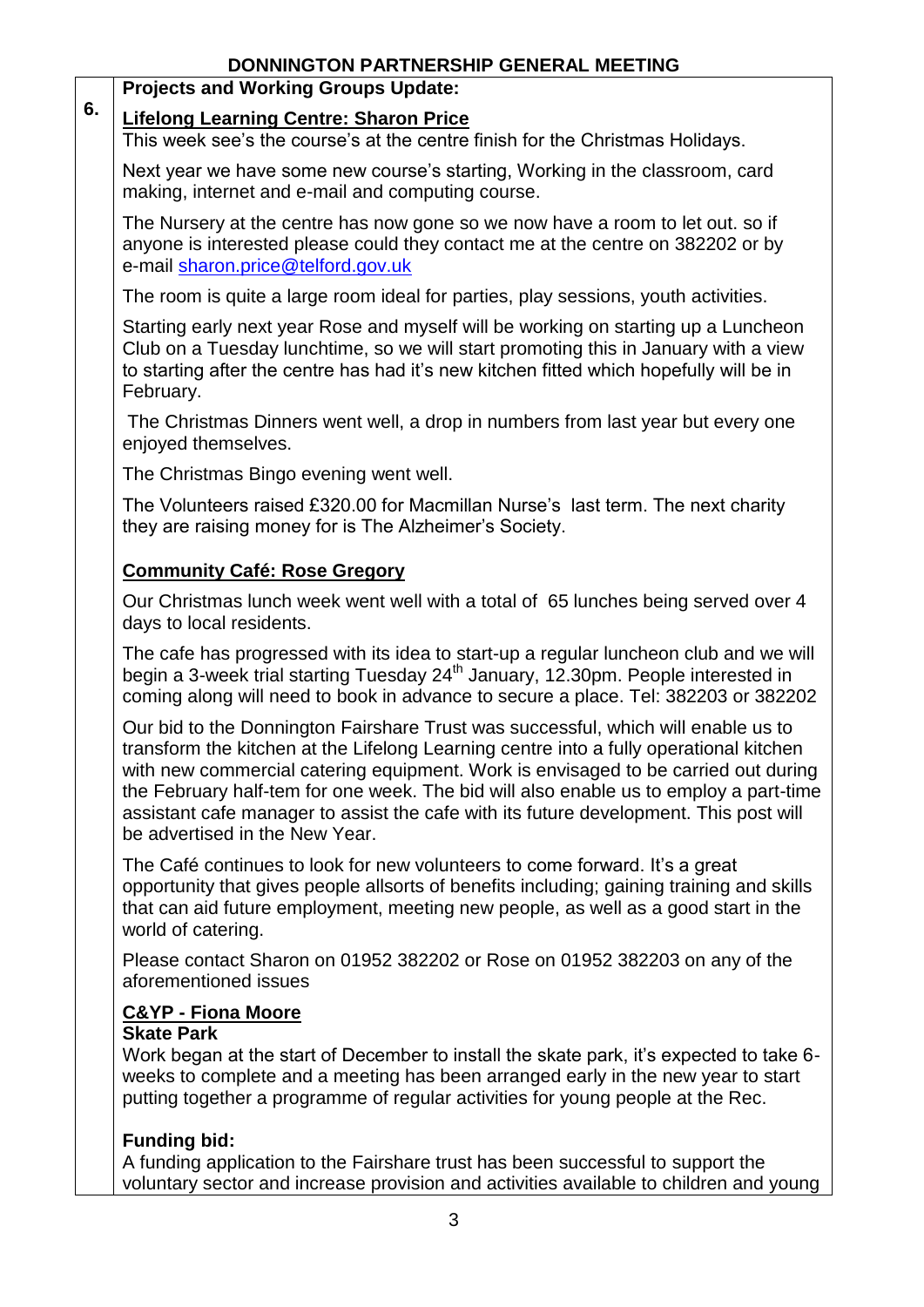people in the area. This is an exciting development and future progress will be reported.

#### **Community Safety, Housing & the Environment: CSO Amanda Hall**

To respond to a history of regular anti social behaviour and crime incidents in Donnington Wood, the Parish Council made arrangements with T&W Council to have 4 street lights changed to accommodate mobile CCTV.

Dates for street walkabouts in 2012 are available from WHT and the Parish council website. The walkabouts would welcome residents coming along to direct officers to any areas in their neighbourhood that they have concerns about.

## **Anti Social Behaviour statistics**

ASB has been high in Donnington; This is largely contributed to one young man and his associates, who have been creating a lot of asb incidents in Donnington. An Anti Social Behaviour Order is currently being processed for this young man and a second ASBO is being considered for another young man belonging to this group. Other intervention methods have been employed to the other young people involved.

Youth workers have been employed to work on a detached basis with the aim of engaging these young people and to help prevent the number of incidents escalating. The Parade, Asda, D'ton Wood estate have been forwarded as suggested areas.

#### Questions raised:

Progress with Rainbows End housing development; Revd. Paula Smith confirmed that the area does attract ASB and this has a negative consequence for local residents:

No information was known on the current status of the development at Rainbows End. Cllr Clive Mason reported that he will look into this and provide a report back to local residents.

#### ---------------------------------------------------------------------------------------------------------- **Young families/Health Groups:**

Help 2 Quit is running a NEW closed group in the New Year at Oakengates Leisure Centre Party Room (upstairs)

Tuesday 3rd January for 16 weeks

7:00-7:45pm

For further information contact: Rachael Gregory, Help 2 Quit Advisor: 07979 540 498

------------------------------------------------------------------------------------------------------------

#### **Older People's project: Jean Gulliver/ Rose Gregory:**

Jean/Rose hope to host a second open forum in the Spring; they also hope that the new luncheon club will assist in helping to build up networks for older people and services offered.

#### **7. Any other business:**

- a) Sarah Durnall introduced herself as the new Team Leader for T&W council Community Centres. Sarah was also elected at the recent AGM of Donnington Partnership to sit on the executive committee
- b) Diane Morris reported that D'ton and Trench Learners Trust is planning a festival next year and the suggested date is  $30<sup>th</sup>$  June. Diane asked if this date was known to clash with anything else happening.